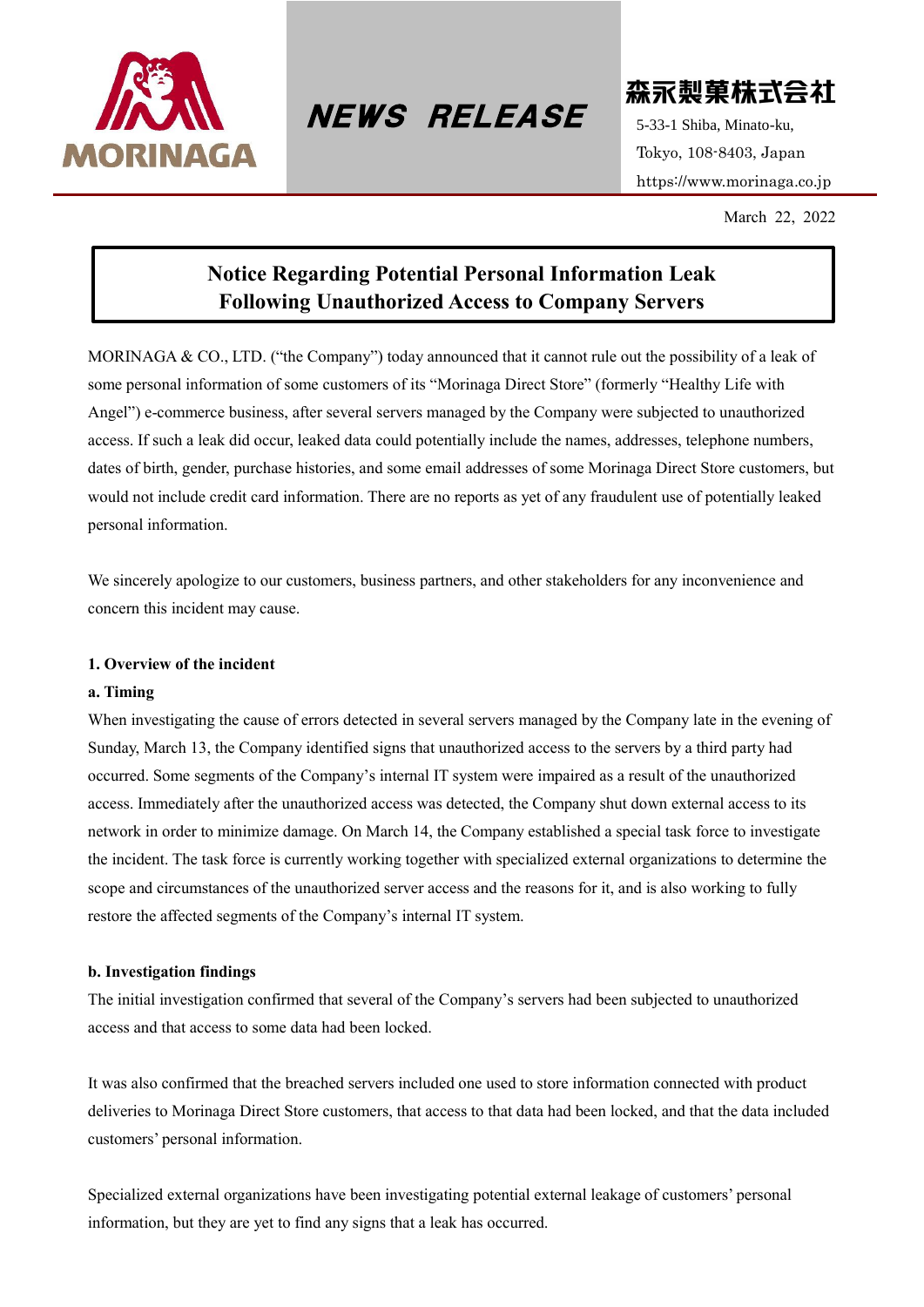The decision to make this announcement was made, however, as the Company is prioritizing prevention of secondary damage since it remains difficult to entirely rule out the possibility of a leak.

It has been determined that it is highly likely that the unauthorized access was achieved through the exploitation of vulnerabilities in network devices connected to Internet lines

#### **c. Response**

The Internet lines concerned remain fully shut down, and countermeasures have been implemented to prevent any further unauthorized access.

The details of the incident have been reported to the Personal Information Protection Commission and the police.

#### **2. Potentially leaked personal information and response to customers**

a. Customers concerned: 1,648,922 customers who used the Morinaga Direct Store (formerly "Healthy Life with Angel") between May 1, 2018 and March 13, 2022.

- b. Data concerned: Name, address, telephone number, date of birth, gender, email address\*, and purchase history
- \* Credit card data was not accessed
- \* Only email addresses of 3,887 customers (approx. 0.2% of the total) who used e-commerce shopping sites

c. Customer response: The Company will begin contacting the customers concerned via postal mail from March 28. The Company has also set up the call center below to respond to customer inquiries.

## **Customer hotline (free dial): 0120-740-150**

(Please note that only inquiries in Japanese can be handled via this hotline)

Hours: March 22 (Tues): 15:00 – 20:00

March 23 (Wed) – March 27 (Sun): 09:00 – 17:00

March 28 (Mon) onward: Weekdays 09:00 – 17:00

**Notice from the Company:** <https://faq.morinaga.co.jp/>

## **3. Restoration of internal IT system and impact on business performance**

The segments of the internal IT system that were impaired following the unauthorized access have now been restored. There remains, however, some impact on the supply of certain products due to a temporary decrease in inventory levels and changes to production plans, etc. resulting from the temporary suspension of segments of the IT system related to manufacturing.

The impact on business performance is currently expected to be minor.